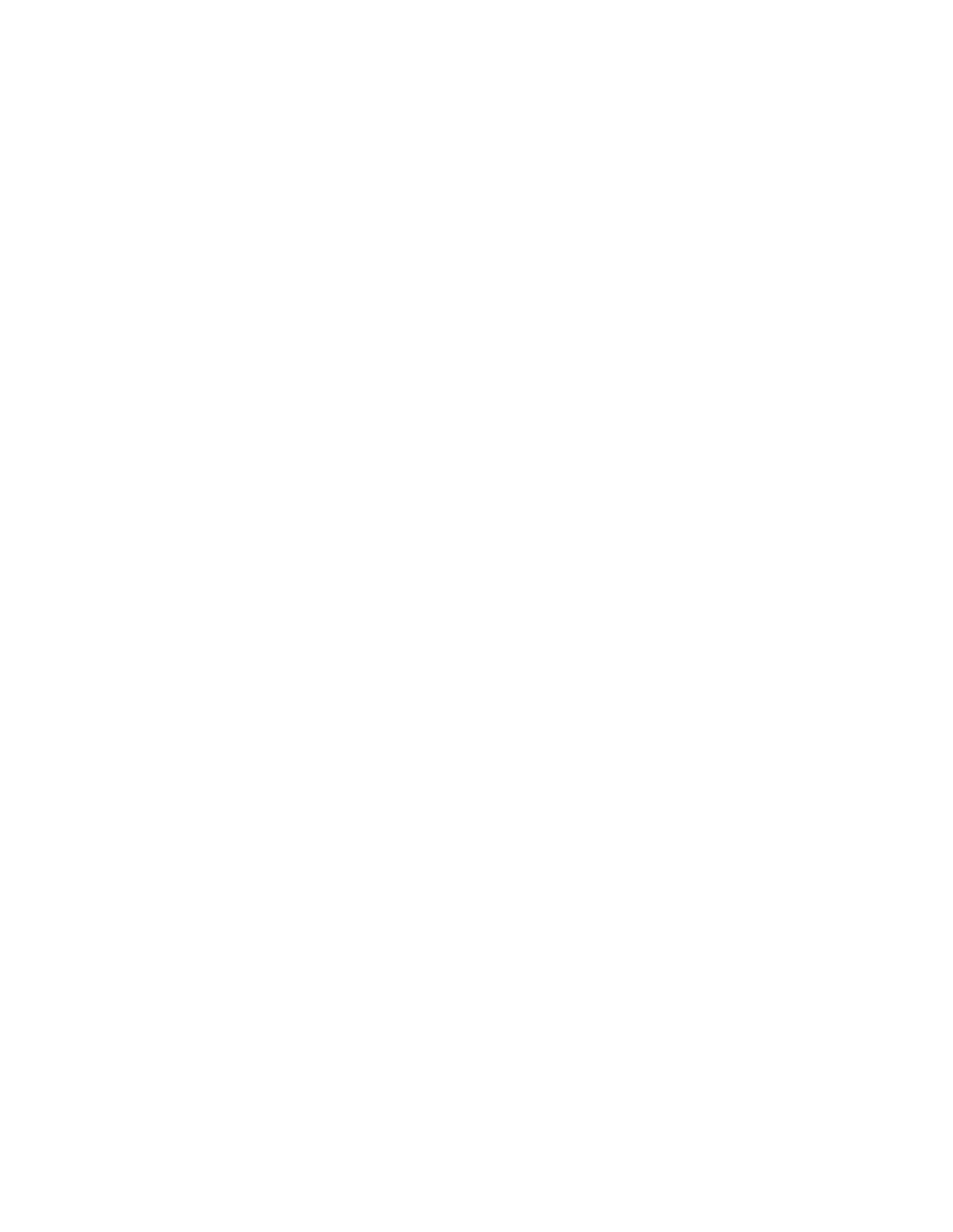# **TRUCKED LIQUID WASTE PROGRAM 2014 ANNUAL REPORT**

## **BACKGROUND**

Under Section 19 of the Core Area Liquid Waste Management Plan (LWMP), the Capital Regional District (CRD) implements a program to coordinate the collection and disposal of trucked liquid waste (TLW). Trucked liquid waste is non-domestic liquid wastes that cannot be legally discharged to sanitary sewer or stormwater systems and must be transported by truck to an offsite disposal facility. Examples of TLW include catch basin, grease interceptor and oil/water separator wastes.

The program objective is to ensure that TLW is handled and disposed of in an appropriate and responsible manner to protect public health and the environment. The four goals of the program are:

- 1. Ensure appropriate disposal of TLW by generators
- 2. Ensure proper and affordable disposal services are available for all TLW
- 3. Promote appropriate government services
- 4. Build public support for the TLW program

A key component of the TLW program is an education and outreach program that provides information and increases awareness of proper disposal options for both generators and haulers. The program also educates generators on requirements of waste pre-treatment and maintenance requirements under the Sewer Use Bylaw and the Municipal Stormwater Bylaw. In 2014, the annual budget for the TLW program was \$54,500.

# **OUTREACH**

Staff coordinated a number of outreach initiatives in 2014 specifically targeting TLW haulers and waste generators. The following outlines activities completed in 2014, and includes a summary of related projects planned for 2015.

#### **Fall Ad Series**

The fall ad series is an annual advertising program that is typically run in early October and focuses on catch basin maintenance and clean outs in preparation for the rainy season. In 2014, staff refined the outreach approach for this campaign in an effort to more effectively target the intended audience. This year, the campaign was directed toward business associations with an increased focus on online advertising. Ads (see Figure 1 for an example) were run in the following publications and/or websites:

- Douglas Magazine
- Westshore Chamber of Commerce
- Times Colonist
- Victoria Chamber of Commerce (Business Matters publication and website)
- CFAX/KOOL FM website

In addition to the advertisements, two full piece articles on catch basin maintenance were run in the Downtown Victoria Business Association and Urban Development Institute e-newsletters.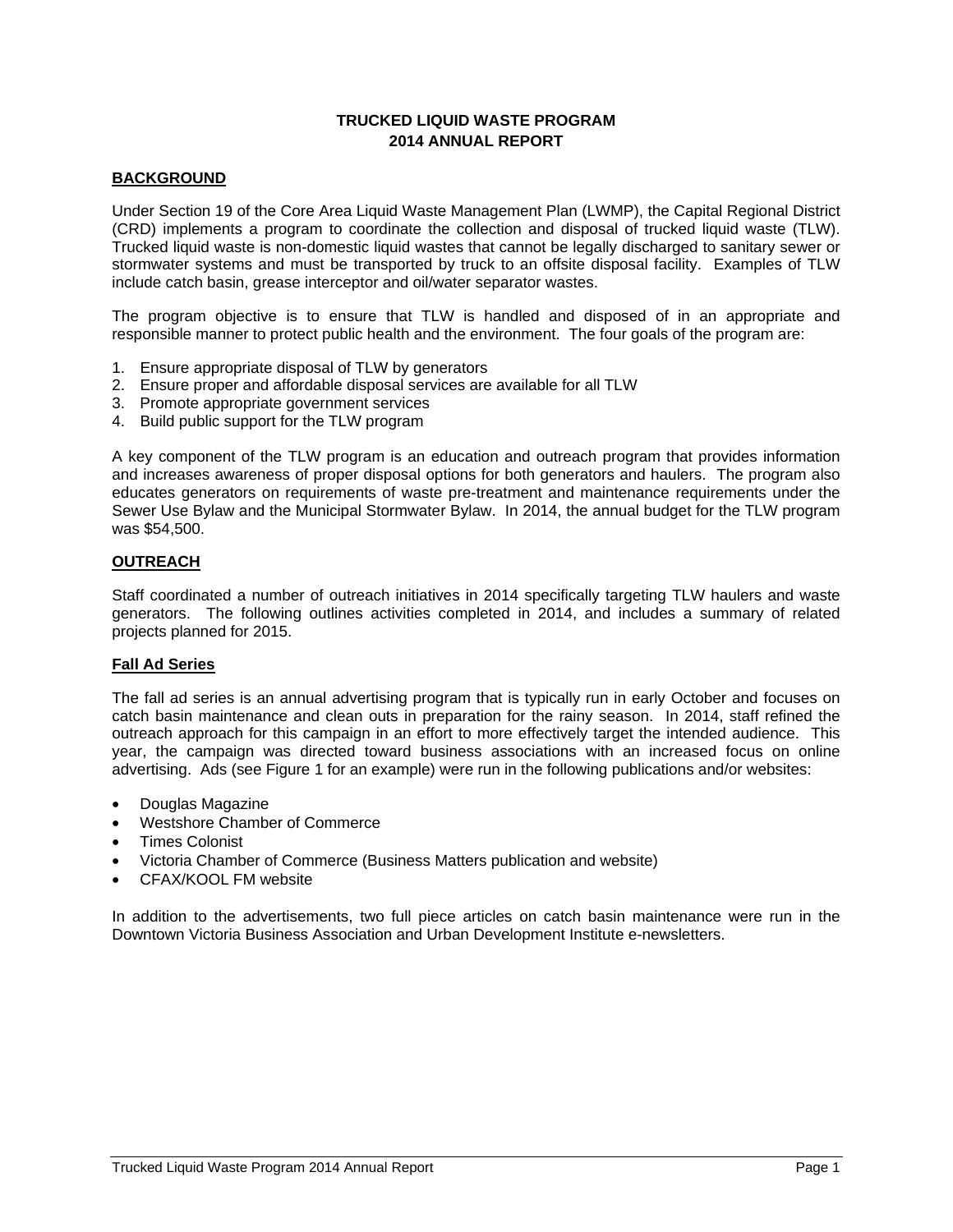**Figure 1 Example of Fall Catch Basin Ad, 2014** 



# Don't stall on cleaning out your catch basins.

# **Service Provider Directory and Website**

Staff maintains information regarding TLW on the CRD website, which includes information on proper management and disposal of wastes, catch basin facts, technical reports and tools for waste haulers, as well as a service provider directory.

In 2014, there were over 2,300 visits to TLW webpages, which is close to a two-fold increase from last year. The majority of the traffic was related to the service provider directory where over 65% of the page views came from repeat visitors. This indicates that the directory is a useful tool for waste generators to find an appropriate service provider. The intent of the service provider directory is to assist waste generators in finding a hauler to remove waste. The directory and TLW pages are reviewed regularly and updated, as needed.

The remainder of the website traffic was related to catch basin maintenance and servicing, which is the focus of the TLW fall ad campaign series and indicates that outreach material is successfully directing traffic and interest to these pages. Analysis of page views reveals that the majority of web traffic occurs throughout the duration of the ad campaign.